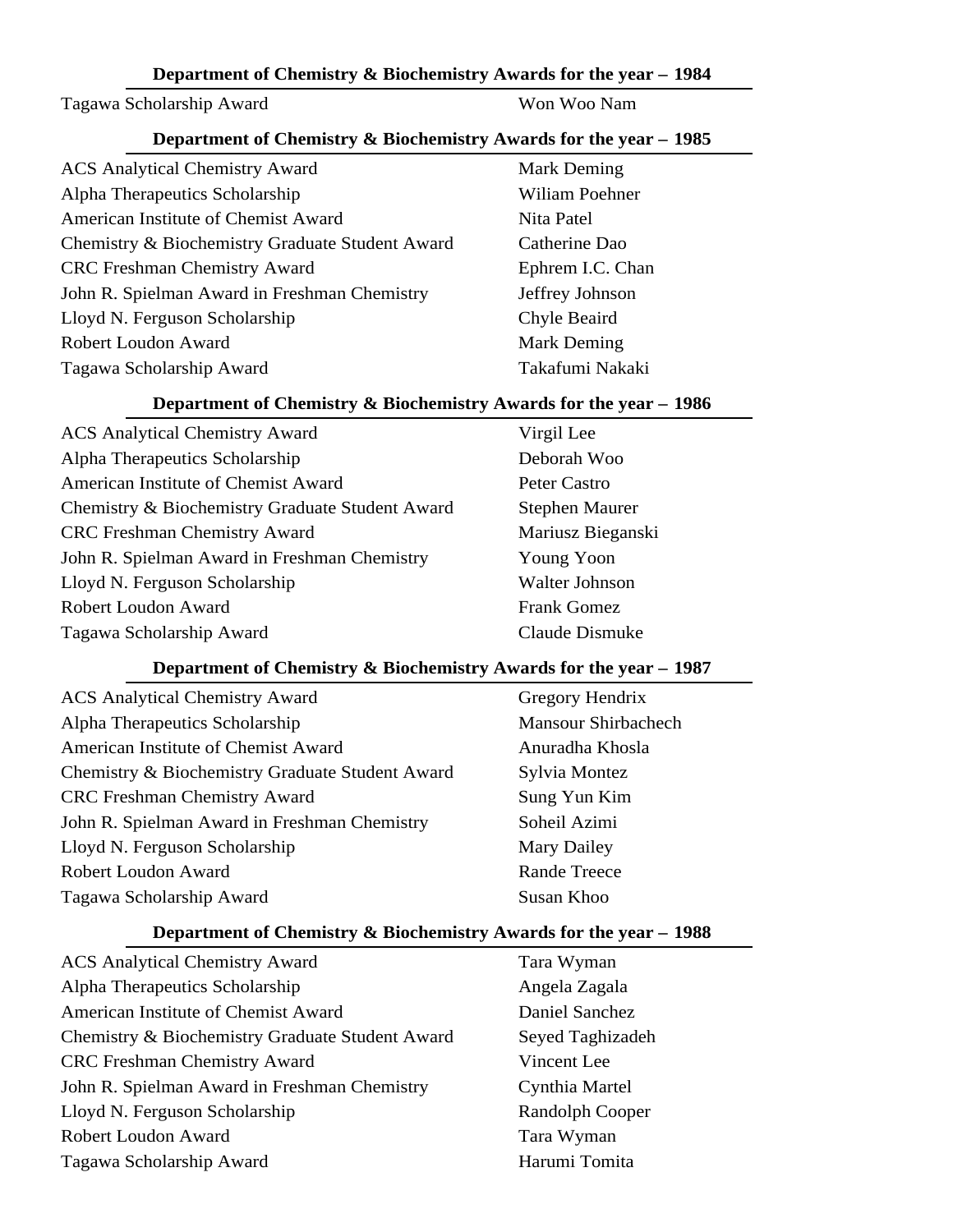| <b>ACS</b> Analytical Chemistry Award           | Carlos Arcos      |
|-------------------------------------------------|-------------------|
| <b>ACS Organic Chemistry Award</b>              | Mohit Trikha      |
| Alpha Therapeutics Scholarship                  | Cynthia Martel    |
| American Institute of Chemist Award             | Harumi Tomita     |
| Chemistry & Biochemistry Graduate Student Award | Sylvia Montez     |
| <b>CRC</b> Freshman Chemistry Award             |                   |
| John R. Spielman Award in Freshman Chemistry    | Peggy Watkins     |
| Lloyd N. Ferguson Scholarship                   | Cynthia Fowler    |
| <b>Robert Loudon Award</b>                      | Huan Hoang        |
| Tagawa Scholarship Award                        | <b>Yin Tintut</b> |

# **Department of Chemistry & Biochemistry Awards for the year – 1990**

| <b>ACS Analytical Chemistry Award</b>           | <b>Yin Tintut</b> |
|-------------------------------------------------|-------------------|
| <b>ACS Organic Chemistry Award</b>              | Peggy Watkins     |
| Alpha Therapeutics Scholarship                  | Betty Yao         |
| American Institute of Chemist Award             | Soheil Azimi      |
| Chemistry & Biochemistry Graduate Student Award | Robert Goh        |
| <b>CRC</b> Freshman Chemistry Award             | Cynthia Fowler    |
| John R. Spielman Award in Freshman Chemistry    | Danita Redd       |
| Lloyd N. Ferguson Scholarship                   | Ted napper        |
| Robert Loudon Award                             | Vivian Wang       |
| Tagawa Scholarship Award                        | Charly Nguyen     |

# **Department of Chemistry & Biochemistry Awards for the year – 1991**

| <b>ACS</b> Analytical Chemistry Award           |
|-------------------------------------------------|
| <b>ACS Organic Chemistry Award</b>              |
| Alpha Therapeutics Scholarship                  |
| American Institute of Chemist Award             |
| Chemistry & Biochemistry Graduate Student Award |
| <b>CRC</b> Freshman Chemistry Award             |
| John R. Spielman Award in Freshman Chemistry    |
| Lloyd N. Ferguson Scholarship                   |
| Northrop Corporation Scholarship                |
| Robert Loudon Award                             |
| Tagawa Scholarship Award                        |

Kirk E. Pastorek James Ngo Christopher P. Cybulski Maximilian Fernandez Devi Praveena John S Bennett Loi Phuong Andre Davion Tate Irene H. Francis Martin Ortiz

| <b>ACS</b> Analytical Chemistry Award           | Ma May Chit                |
|-------------------------------------------------|----------------------------|
| <b>ACS Organic Chemistry Award</b>              | Catherine Lin              |
| Alpha Therapeutics Scholarship                  | Vahe Bandarian             |
| American Institute of Chemist Award             | Tatyana Shamma             |
| Chemistry & Biochemistry Graduate Student Award | Edgar Arcia & Soheil Azimi |
| <b>CRC Freshman Chemistry Award</b>             | Leon Lam                   |
| John R. Spielman Award in Freshman Chemistry    | Deanne Haigh               |
| Lloyd N. Ferguson Scholarship                   | <b>Tracey Thompson</b>     |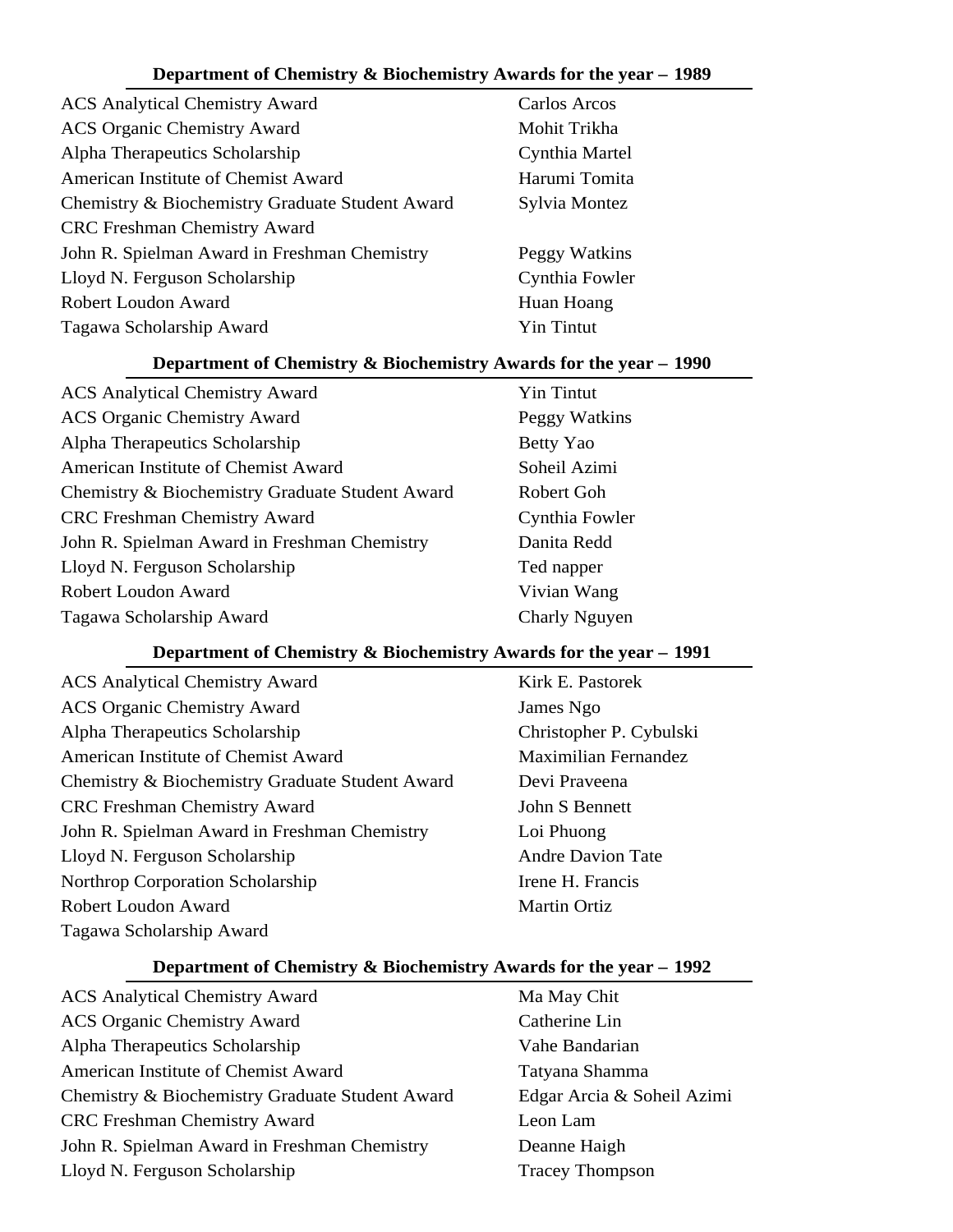ACS Analytical Chemistry Award Karen Leslie Young ACS Organic Chemistry Award Jorge Rodriguez Alpha Therapeutics Scholarship **Rebecca M. Romero** Rebecca M. Romero American Institute of Chemist Award Eduardo Bolanos Chemistry & Biochemistry Graduate Student Award Xuemei Huang & Chien-Hsing Tseng CRC Freshman Chemistry Award Kathryn Maxwell John R. Spielman Award in Freshman Chemistry Maruel Borja Katherine Carter Award in Scientific Writing Tatyana Shamma Lloyd N. Ferguson Scholarship Robert A. Charles Northrop Corporation Scholarship Amy Lynn Kim Robert Loudon Award Ging See Lee & Frida Lian-Ing Tan Tagawa Scholarship Award Ha T. Pham

# **Department of Chemistry & Biochemistry Awards for the year – 1994**

ACS Analytical Chemistry Award Leon Lam ACS Organic Chemistry Award Albert Hang Alpha Therapeutics Scholarship Jeanie Gillinta American Institute of Chemist Award **Rebecca Romero** Chemistry & Biochemistry Graduate Student Award Martin Diaz & Eric Marinez CRC Freshman Chemistry Award Charlly Kao John R. Spielman Award in Freshman Chemistry Stephanie Stoll Katherine Carter Award in Scientific Writing Lee-Loung Liou Lloyd N. Ferguson Scholarship **Aaron James Wicks** Aaron James Wicks Northrop Corporation Scholarship Maruel Borja Robert Loudon Award **Iones Exercise Solution** Jorge Rodriguez Tagawa Scholarship Award Andrew Do

# **Department of Chemistry & Biochemistry Awards for the year – 1995**

ACS Analytical Chemistry Award Michael Gebel ACS Organic Chemistry Award Jose A. Yakushi Alpha Therapeutics Scholarship Jeffrey V. Ortega American Institute of Chemist Award Ma May Chit Chemistry & Biochemistry Graduate Student Award Hyun Soo Hong CRC Freshman Chemistry Award Deborah L Greene John R. Spielman Award in Freshman Chemistry Deborah Lee Katherine Carter Award in Scientific Writing Theorem Rebecca Romero Lloyd N. Ferguson Scholarship Sonya Renee Parker Northrop Corporation Scholarship Arev Adanalyan Robert Loudon Award Jorge Rodriguez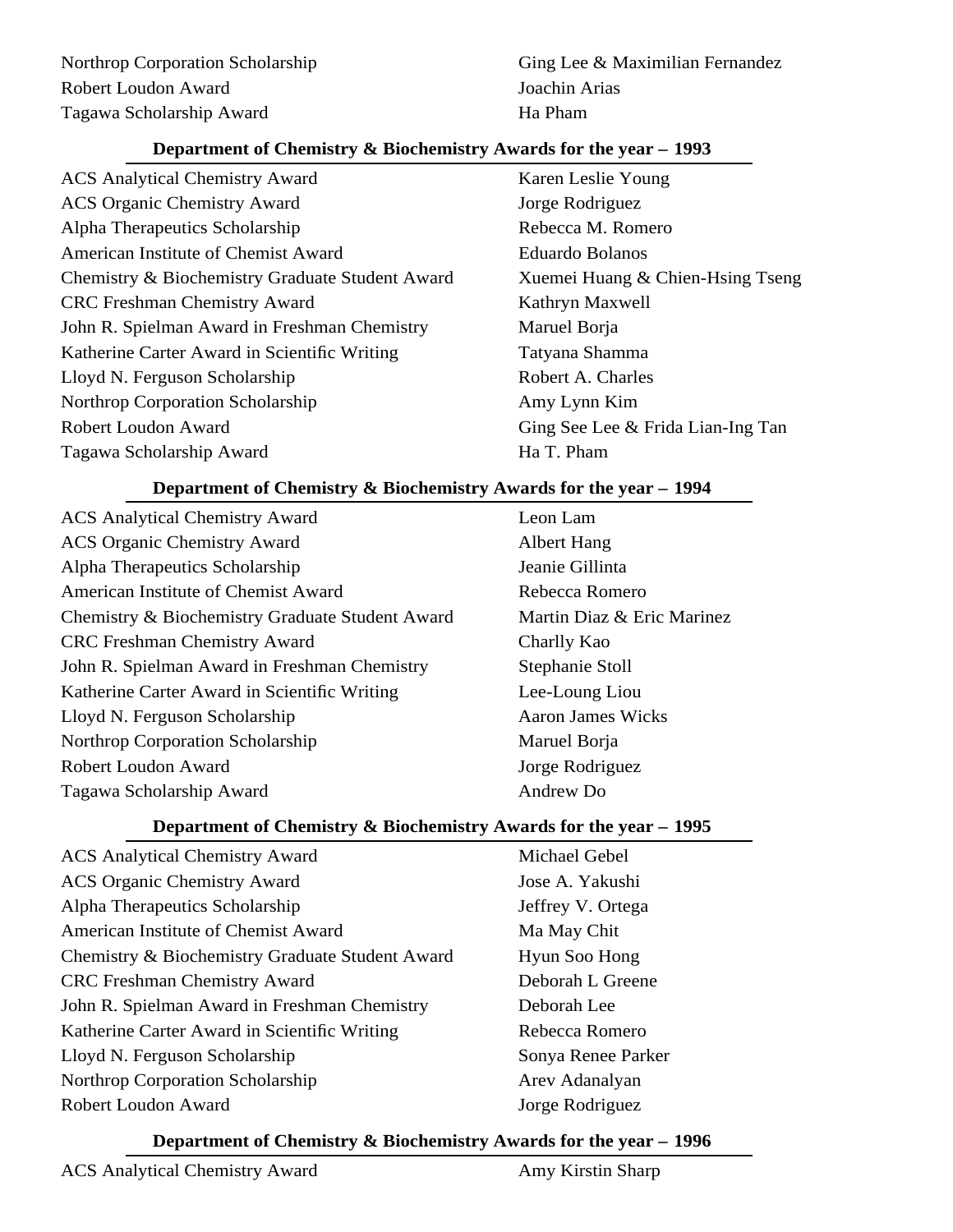ACS Organic Chemistry Award David Michael Melendrez Jr. Alpha Therapeutics Scholarship Deborah Jean Lee American Institute of Chemist Award Karen Bich Lam Chemistry & Biochemistry Graduate Student Award Adam Frankel CRC Freshman Chemistry Award Richard Gan Elepano John R. Spielman Award in Freshman Chemistry Marilyn Mei Yan Chow Katherine Carter Award in Scientific Writing Michael E. Gebel Lloyd N. Ferguson Scholarship **Mike G. Walker-Pruett** Northrop Corporation Scholarship Robert Loudon Award Andre Davion Tate

## **Department of Chemistry & Biochemistry Awards for the year – 1997**

ACS Analytical Chemistry Award Stephanie Marie Stoll ACS Organic Chemistry Award Uyen Thien Truong (Sam) Alpha Therapeutics Scholarship Lin Jin American Institute of Chemist Award Gerardo CortesLopez Anthony J. Andreoli Scholarship Stephanie Marie Stoll Chemistry & Biochemistry Graduate Student Award Tuan N Nguyen (JoJo) CRC Freshman Chemistry Award Cristal Ivette Gama John R. Spielman Award in Freshman Chemistry Juan Carlos Ros Katherine Carter Award in Scientific Writing Deborah Lynn Greene Lloyd N. Ferguson Scholarship Northrop Corporation Scholarship Robert Loudon Award **Douglas Manuel Molina** 

## **Department of Chemistry & Biochemistry Awards for the year – 1998**

ACS Organic Chemistry Award Ernest G. Cruz & Leana S. Wen Alpha Therapeutics Scholarship Chuautemoc Arellanes American Institute of Chemist Award Uyen Thien Truong (Sam) Anthony J. Andreoli Scholarship Deborah J Lee Chemistry & Biochemistry Graduate Student Award Eduardo Bolanos CRC Freshman Chemistry Award Joseph G. Heintz Jacobo M Patlan Memorial Scholarship Sally Esquivel John R. Spielman Award in Freshman Chemistry Rebecca A. Lee Katherine Carter Award in Scientific Writing Stephanie M. Stoll Lloyd N. Ferguson Scholarship Northrop Corporation Scholarship Phoebe K Dea Scholarship **Rebecca** Yun Kay Lai Robert Loudon Award **Antonio M Rivera Aventino** Vicki Kubo Anderson Scholarship Carlos Enrique Godinez

# **Department of Chemistry & Biochemistry Awards for the year – 1999**

ACS Organic Chemistry Award **Quang Minh Dao** Alpha Therapeutics Scholarship Supersection of the Janel Marie Wheeler American Institute of Chemist Award Uyen Thien Truong (Sam) Anthony J. Andreoli Scholarship Audrey Marie Gonzalez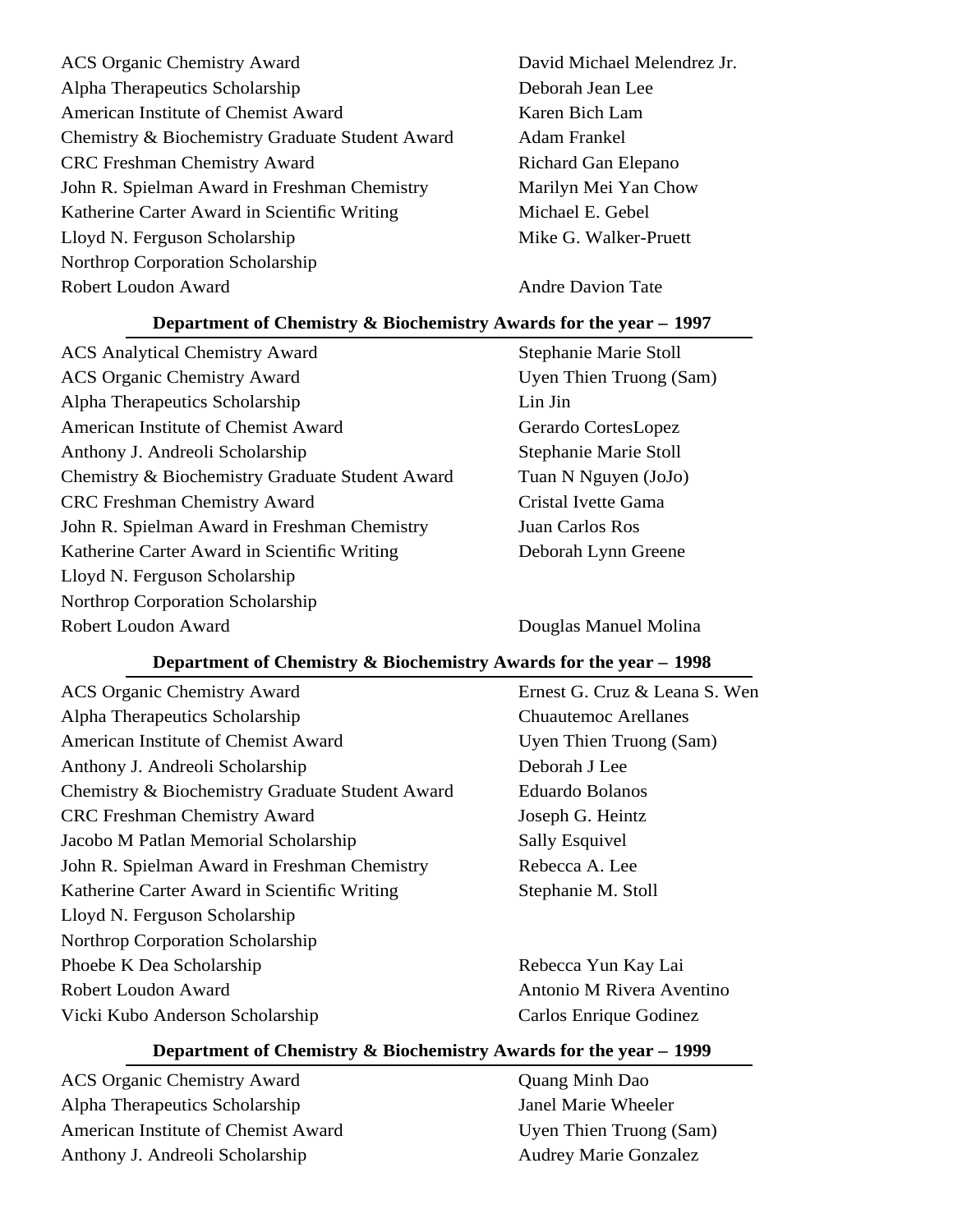| Chemistry & Biochemistry Graduate Student Award |
|-------------------------------------------------|
| <b>CRC</b> Freshman Chemistry Award             |
| Douglas L. Currell Scholarship                  |
| Jacobo M Patlan Memorial Scholarship            |
| John R. Spielman Award in Freshman Chemistry    |
| Katherine Carter Award in Scientific Writing    |
| Lloyd N. Ferguson Scholarship                   |
| <b>Northrop Corporation Scholarship</b>         |
| Phoebe K Dea Scholarship                        |
| Robert Loudon Award                             |
| Vicki Kubo Anderson Scholarship                 |
|                                                 |

Peter T. Tran David Benson Chou Cristal Ivette Gama Yolanda Gonzalez & Rosalinda Martin Adam Grant Fraser Mizue Moriya Talib Corey Davis Yvonne Herrera Rebecca Yun Kay Lai Eva Liang Huang Sergio A. H. De Haro

# **Department of Chemistry & Biochemistry Awards for the year – 2000**

| <b>ACS Organic Chemistry Award</b>              | Adam G. Fraser                             |
|-------------------------------------------------|--------------------------------------------|
| Alpha Therapeutics Scholarship                  | Ernest G. Cruz                             |
| American Institute of Chemist Award             | Aristobulo Loaiza                          |
| Anthony J. Andreoli Scholarship                 | Cristal I. Gama                            |
| Chemistry & Biochemistry Graduate Student Award | Asmik Oganesyan                            |
| <b>CRC</b> Freshman Chemistry Award             | <b>Eddie Lares</b>                         |
| Douglas L. Currell Scholarship                  | Tanya R. Porras                            |
| Jacobo M Patlan Memorial Scholarship            | Remedios Amigon & Rachel M. Aguilar Amigon |
| John R. Spielman Award in Freshman Chemistry    | Ari Katorelos                              |
| Katherine Carter Award in Scientific Writing    | Barbara A. Stahl                           |
| Lloyd N. Ferguson Scholarship                   | Jesse L. Chapman                           |
| Northrop Corporation Scholarship                | Sang Woo Kang                              |
| Phoebe K Dea Scholarship                        | Larry L. Alenbaugh                         |
| Robert Loudon Award                             | Barbara A. Stahl                           |
| Vicki Kubo Anderson Scholarship                 | Paula A. Navarro                           |

| <b>ACS Organic Chemistry Award</b>              | Alfred Joe Baca           |
|-------------------------------------------------|---------------------------|
| Alpha Therapeutics Scholarship                  | Sang Woo Kang             |
| American Institute of Chemist Award             | Ernest Giglia Cruz        |
| Anthony J. Andreoli Scholarship                 | Shirley Hom Lomeli        |
| Chemistry & Biochemistry Graduate Student Award | David Gai Ho              |
| <b>CRC</b> Freshman Chemistry Award             | Mary Elizabeth Lee        |
| Douglas L. Currell Scholarship                  | Iris Cruz                 |
| Jacobo M Patlan Memorial Scholarship            | Johnnie L. Burton         |
| John R. Spielman Award in Freshman Chemistry    | Maira Soto                |
| Katherine Carter Award in Scientific Writing    | Leana Sheryle Wen         |
| Lloyd N. Ferguson Scholarship                   | Alvin Dewitt Thompson III |
| Northrop Corporation Scholarship                | Mohammed A. Hassan        |
| Phoebe K Dea Scholarship                        | Alfred Joe Baca           |
| <b>Robert Loudon Award</b>                      | John Samuel Kaddis        |
| Vicki Kubo Anderson Scholarship                 | Tanya Rocio Porras        |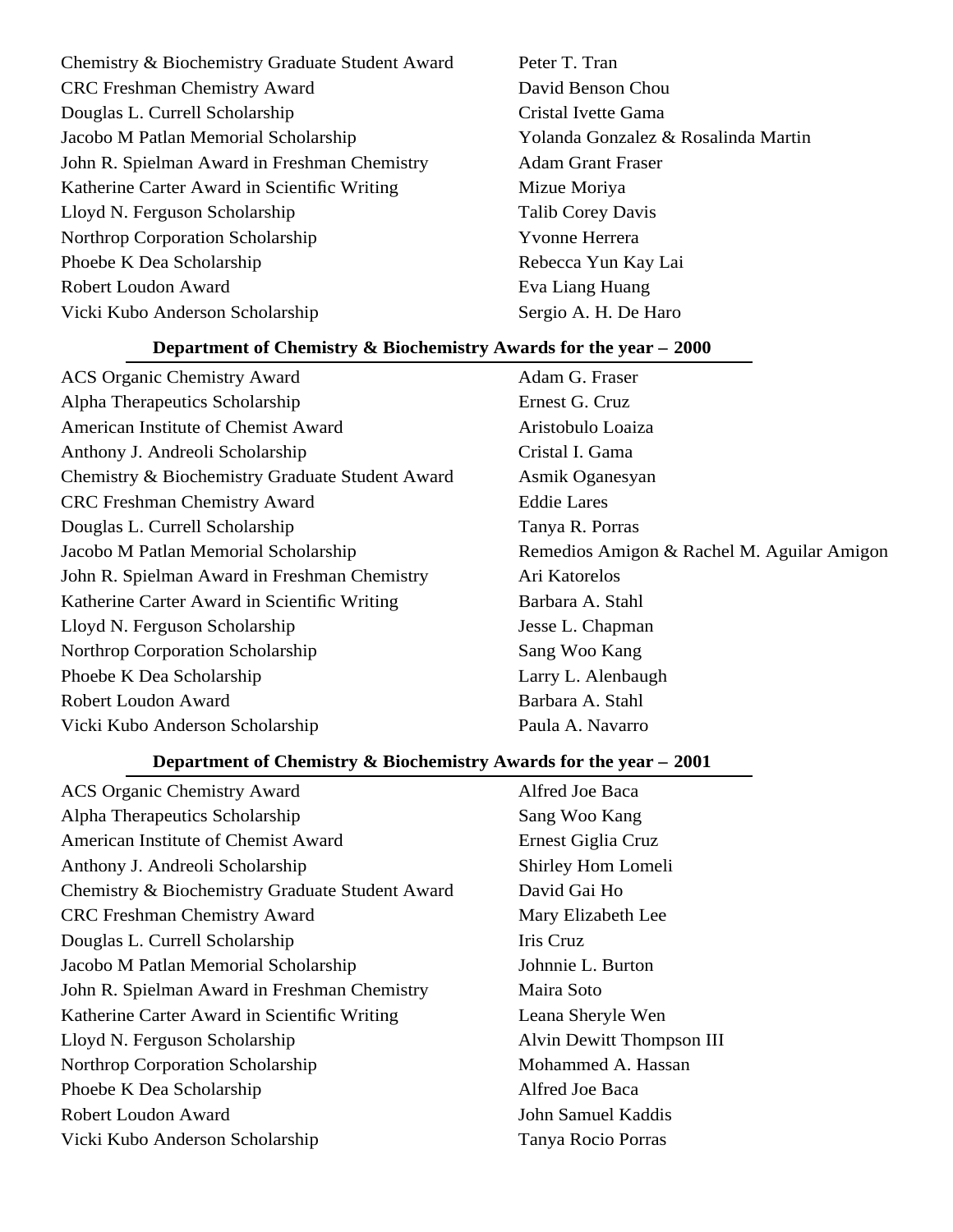- ACS Organic Chemistry Award Mary Elizabeth Lee Alpha Therapeutics Scholarship Marco Curreli American Institute of Chemist Award Alex Chau Anthony J. Andreoli Scholarship Janel Marie Wheeler Chemistry & Biochemistry Graduate Student Award Raymond Jose De Guia Sanedrin CRC Freshman Chemistry Award Nina Tianning Lu Douglas L. Currell Scholarship Catherine Fonte Silverio Jacobo M Patlan Memorial Scholarship Jacobo M Patlan Memorial Scholarship Luis Sanchez John R. Spielman Award in Freshman Chemistry Bryan Charles Ellerson Katherine Carter Award in Scientific Writing Marco Curreli Lloyd N. Ferguson Scholarship Ikenna Greg Madu Northrop Corporation Scholarship Tambi Wenj Phoebe K Dea Scholarship Ana Bertha Escobedo Robert Loudon Award Leyma Perez DeHaro & Cecilia Irene Zurita Vicki Kubo Anderson Scholarship
- -

## **Department of Chemistry & Biochemistry Awards for the year – 2003**

- ACS Organic Chemistry Award Cindy Chau Alpha Therapeutics Scholarship Jean Carlo Roncaglio American Institute of Chemist Award **Alfred Baca** Anthony J. Andreoli Scholarship Valerie Anne Villareal Chemistry & Biochemistry Graduate Student Award Gloria Banuelos & Alejandro Briseno CRC Freshman Chemistry Award John Hartman Douglas L. Currell Scholarship Cecilia Irene Zurita Jacobo M Patlan Memorial Scholarship Antonio Heras & Raymond Quon John R. Spielman Award in Freshman Chemistry Jingjing Zhang Katherine Carter Award in Scientific Writing Arie Noorlander Lloyd N. Ferguson Scholarship Rayshonda Yvette Williams Northrop Corporation Scholarship Marco Curreli Phoebe K Dea Scholarship **Ikenna Madu** Robert Loudon Award Mary Elizabeth Lee Vicki Kubo Anderson Scholarship Francisco Cordova & Monica McDowell
- 

- ACS Analytical Chemistry Award Leyma Perez DeHaro Alpha Therapeutics Scholarship Mary E. Lee American Institute of Chemist Award Billy Hernandez Anthony Fratiello Scholarship Alfred Baca Chemistry & Biochemistry Graduate Student Award Ali Seyed Mortazavi & Marisa Monreal CRC Freshman Chemistry Award Daniel Isaih Aguilar DeHaro Perseverence Award Nancy Carillo Douglas L. Currell Scholarship Cindy T. Chau Gutierrez and Tunstad Scholarship Nancy Carillo
-